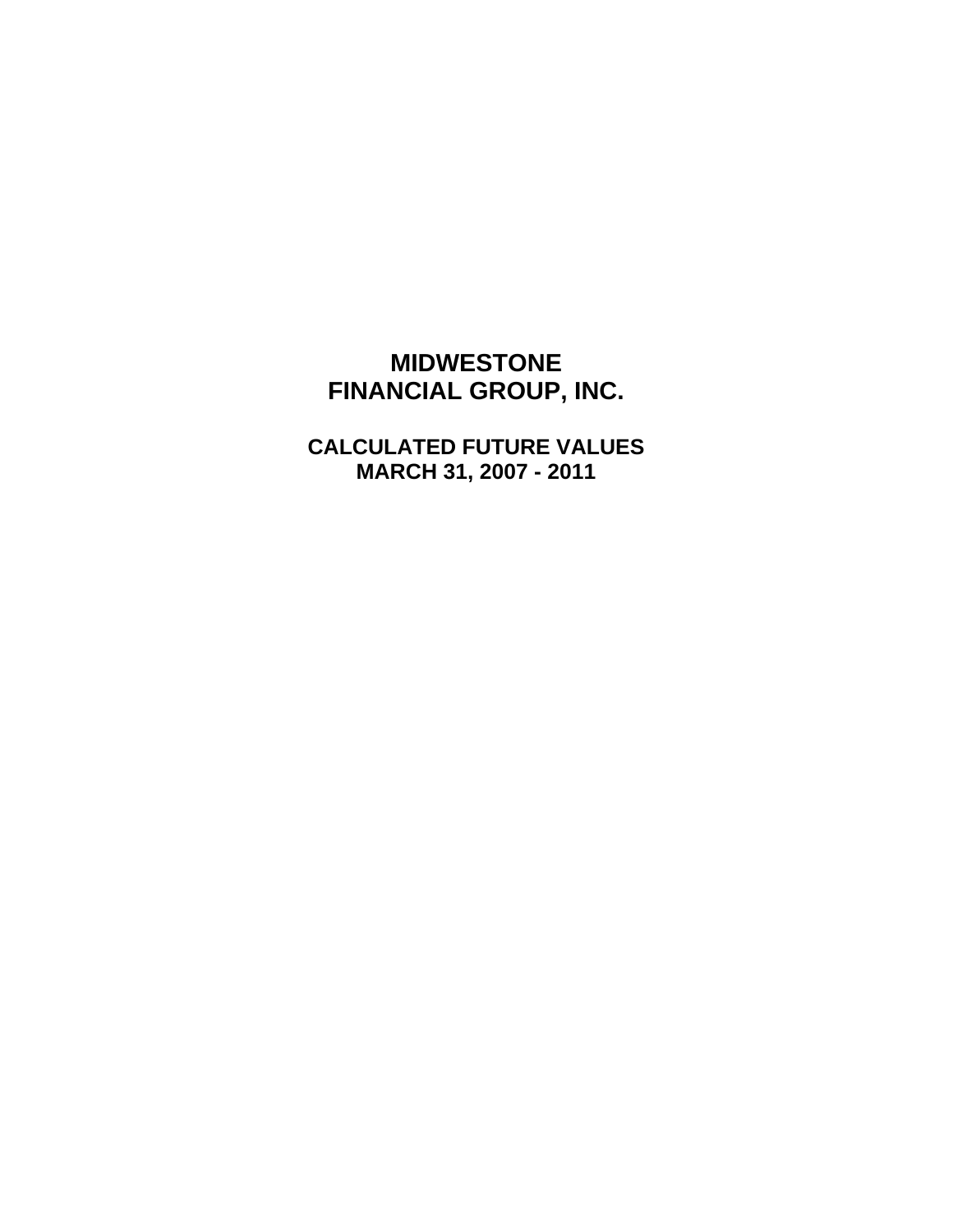# **CALCULATED FUTURE VALUES**

The calculations presented in the attached exhibits have been provided to clients requiring annual valuation reports. They were prepared in connection with a formal valuation report. The following comments and attached exhibits do not present any analysis beyond the mathematical calculations and do not constitute any opinion about the future values presented.

The relationship between value and expected cash flows is fundamental to the valuation process: "ownership of an asset confers the rights to the stream of benefits generated by the asset. Finance theory focuses primarily on . . . the cash flows paid by an asset over time." (Smart, Megginson, Gitman; Corporate Finance (Thompson Southwestern, 2004), page 115). The authors go on to state that: "pricing an asset requires knowledge of both its future benefits and the appropriate discount rate that converts future benefits into a present value . . . the valuation process links an asset's risk and return to determine its price." This establishes the fundamental valuation model as the present value of all future cash flows.

The present value model commonly uses a five year horizon with a terminal value calculated for the end of year five. Given the expectations reflected in these cash flows and the discount rate applied, a current present value is calculated. To expand on this, the valuation date can be rolled forward to a future date and a future value calculated from the set of expectations used for the current valuation. A sample of such calculations is presented in the following exhibits.

The calculated returns, generally, will not be realized as the company's actual performance differs from the projections set in the base year. However, as with a five year financial plan, these calculations provide a guide for evaluating the actual value realized at the future date and identifying why this value differed from the calculated future value.

**BASE YEAR:** Recaps the financial data presented in EXHIBITS FIVE through EIGHT of the March 31, 2006 valuation. The derived value and resulting price multiples correspond to the original presentation in EXHIBIT NINE.

**SUMMARY:** Presents the values derived on the following pages for each of the next five years. The net income and dividends are taken from EXHIBIT SIX.

**PER SHARE CALCULATIONS:** Shows the per share calculations from EXHIIBT ELEVEN of the March 31, 2006 valuation report. The returns differ from the Summary exhibit because the per share value is used as the basis for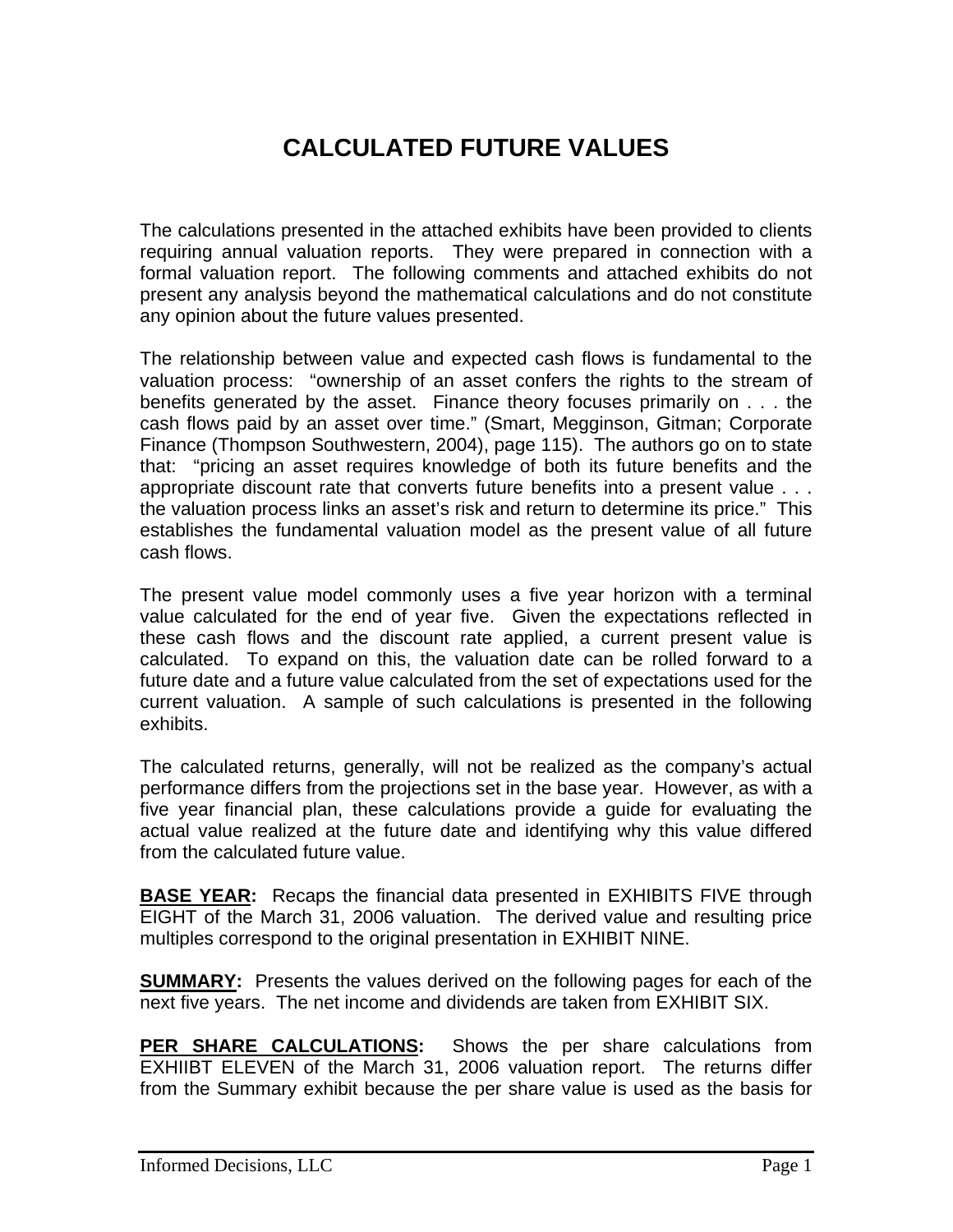calculating the return. This value reflects the minimal marketability discount observed between the calculated value and the reported market value.

Over the future valuation dates the number of shares issued for options increases as the calculated stock value increases: at the higher values fewer shares can be repurchased under the Treasury method. The total number of options that could be exercised is fixed at those vested as of March 31, 2006. The implicit assumption is that no additional options either vest or are granted over the next five years. The intent is to reflect the impact of the increase in the number of shares to be valued that is driven by the increased values.

**YEARS 1 THROUGH 5:** Cash flow projections are developed from the Base Year exhibit for each of the next five years. Moving forward year-to-year, the projection for the first year is shifted to the base column and each projection is shifted to the left. The projection in the terminal value column on the far right is moved into the fifth year.

The same present value calculation used in EXHIBIT EIGHT of the March 31, 2006 valuation report, recapped in the Base Year exhibit, is applied for each of the next five years.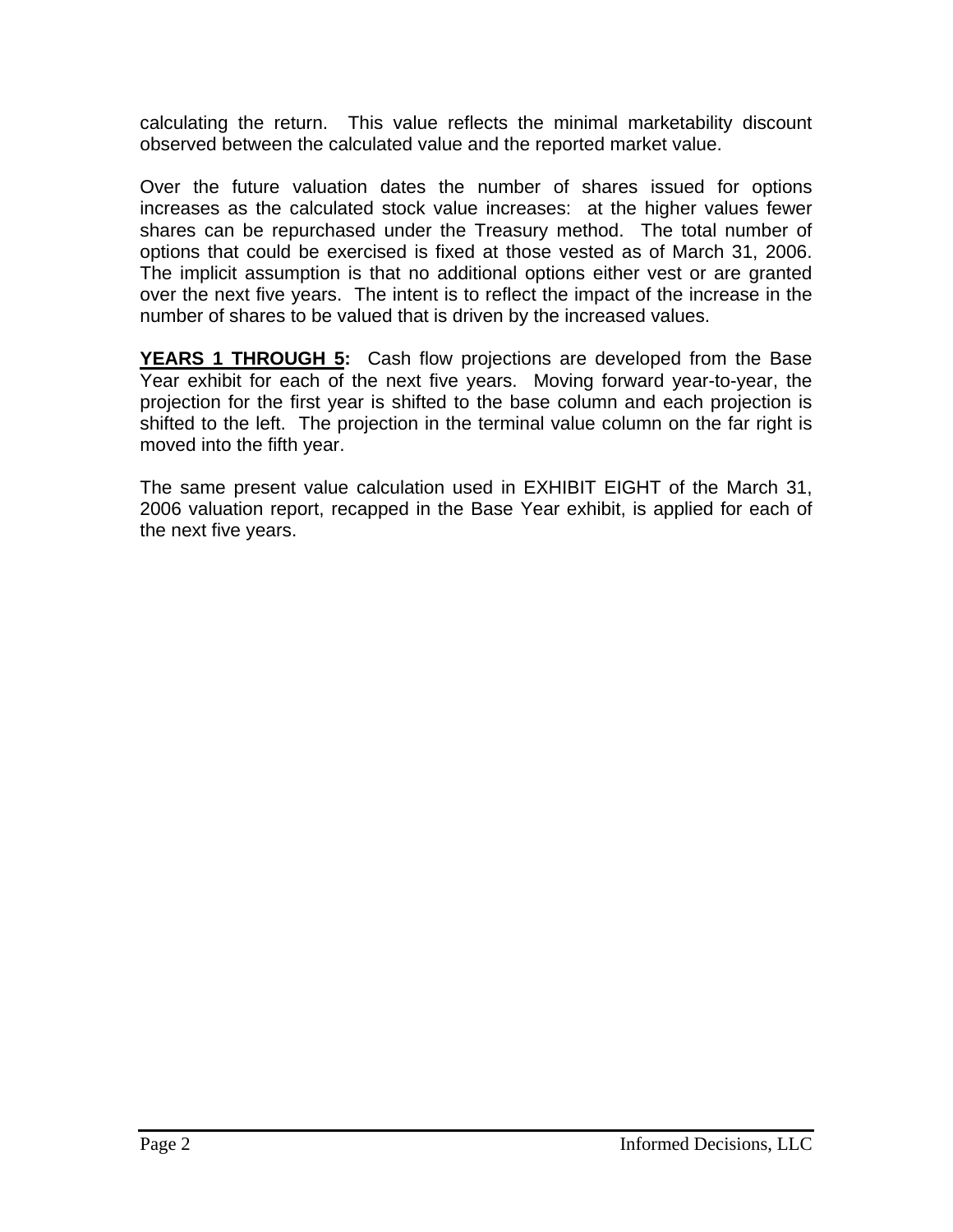**(millions)**

|                                                                                            | March 31,                   |                                         |                                         |                                         |                                         |                                         |                                          |                                                                 |
|--------------------------------------------------------------------------------------------|-----------------------------|-----------------------------------------|-----------------------------------------|-----------------------------------------|-----------------------------------------|-----------------------------------------|------------------------------------------|-----------------------------------------------------------------|
|                                                                                            | 2006<br><b>Base</b>         | 2007                                    | 2008                                    | 2009                                    | 2010                                    | 2011                                    | Terminal<br>Value                        |                                                                 |
| Projected assets<br>Effective growth rate                                                  | \$674.0                     | \$702.7<br>4.3%                         | \$732.3<br>4.2%                         | \$763.5<br>4.3%                         | \$796.3<br>4.3%                         | \$830.8<br>4.3%                         | \$864.0<br>4.0%                          |                                                                 |
| Common equity<br>Tangible common equity<br>Tangible common equity ratio                    | \$59.7<br>\$45.0<br>6.8%    | \$61.7<br>\$47.2<br>6.9%                | \$63.9<br>\$49.7<br>6.9%                | \$66.4<br>\$52.5<br>7.0%                | \$69.2<br>\$55.4<br>7.1%                | \$72.3<br>\$58.6<br>7.2%                | \$73.2<br>\$59.5<br>7.0%                 |                                                                 |
| Average assets<br>Return on assets<br><b>NET INCOME</b>                                    | \$682.3<br>1.12%<br>\$7.676 | \$688.3<br>0.97%<br>\$6.650             | \$717.5<br>1.04%<br>\$7.483             | \$747.9<br>1.12%<br>\$8.340             | \$779.9<br>1.19%<br>\$9.268             | \$813.5<br>1.26%<br>\$10.273            | \$847.4<br>1.26%<br>\$10.684             |                                                                 |
| Retained earnings<br><b>DIVIDENDS</b><br>14.0%<br>Discount factor<br>ANNUAL PRESENT VALUES | \$2.524                     | (2.926)<br>\$3.724<br>0.9366<br>\$3.488 | (1.843)<br>\$5.640<br>0.8216<br>\$4.634 | (1.964)<br>\$6.376<br>0.7207<br>\$4.595 | (2.128)<br>\$7.140<br>0.6322<br>\$4.514 | (2.312)<br>\$7.960<br>0.5545<br>\$4.414 | 10.0%<br>\$106.835<br>0.5194<br>\$55,487 | Capitalization rate<br>Terminal value<br>P.V. of Terminal Value |
| TOTAL PRESENT VALUE                                                                        |                             | \$77.131                                |                                         |                                         | % of total in terminal                  |                                         | 72%                                      |                                                                 |

**CALCULATED VALU E** $$77.1$ 

#### **PRICING MULTIPLES FOR BASE YEAR FINANCIALS**

| Price/earnings         | 10.0 |
|------------------------|------|
| Price/tangible book    | 1.72 |
| Price/7% tangible book | 1.70 |

**7% TANGIBLE CAPITA L** \$46.1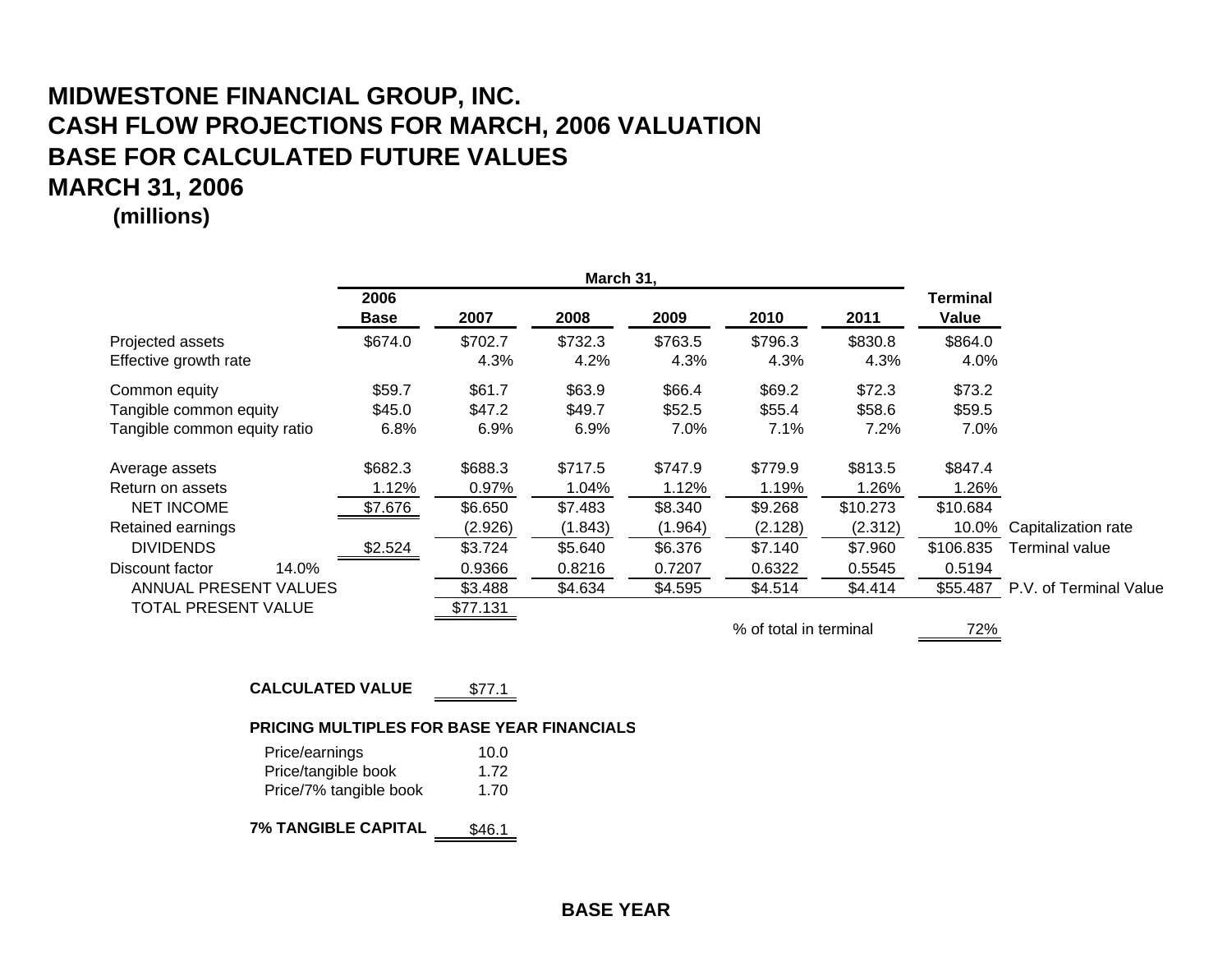# **MIDWESTONE FINANCIAL GROUP, INC. SUMMARY OF CALCULATED FUTURE VALUES BASE VALUATION - MARCH 31, 200 6**

**(millions)**

|                                                                                             | March 31,                       |                                 |                                 |                                 |                                 |                                 |  |  |
|---------------------------------------------------------------------------------------------|---------------------------------|---------------------------------|---------------------------------|---------------------------------|---------------------------------|---------------------------------|--|--|
|                                                                                             | <b>Current</b><br>2006          | Year 1<br>2007                  | Year <sub>2</sub><br>2008       | Year <sub>3</sub><br>2009       | Year 4<br>2010                  | Year 5<br>2011                  |  |  |
| <b>PRESENT VALUE</b>                                                                        | \$77.1                          | \$83.8                          | \$88.6                          | \$93.2                          | \$97.6                          | \$101.7                         |  |  |
| <b>FINANCIAL METRICS:</b>                                                                   |                                 |                                 |                                 |                                 |                                 |                                 |  |  |
| Earnings                                                                                    | \$7.676                         | \$6.650                         | \$7.452                         | \$8.323                         | \$9.269                         | \$10.295                        |  |  |
| <b>Total assets</b><br>Common equity<br>Tangible common equity<br>7% tangible common equity | \$674.0<br>59.7<br>45.0<br>46.1 | \$702.7<br>61.7<br>47.2<br>50.2 | \$732.3<br>63.9<br>49.7<br>52.3 | \$763.5<br>66.4<br>52.5<br>54.4 | \$796.3<br>69.2<br>55.4<br>56.7 | \$830.8<br>72.3<br>58.6<br>59.1 |  |  |
| <b>PRICING MULTIPLES:</b>                                                                   |                                 |                                 |                                 |                                 |                                 |                                 |  |  |
| Price/earnings<br>Price/tangible book<br>Price/7% tangible book                             | 10.0<br>1.72<br>1.70            | 12.6<br>1.77<br>1.73            | 11.9<br>1.78<br>1.74            | 11.2<br>1.78<br>1.75            | 10.5<br>1.76<br>1.74            | 9.9<br>1.73<br>1.73             |  |  |
| <b>RETURN TO SHAREHOLDERS:</b>                                                              |                                 |                                 |                                 |                                 |                                 |                                 |  |  |
| Ending value<br>Beginning value<br><b>INCREASE IN VALUE</b>                                 |                                 | \$83.8<br>77.1<br>\$6.7         | \$88.6<br>83.8<br>\$4.8         | \$93.2<br>88.6<br>\$4.6         | \$97.6<br>93.2<br>\$4.4         | \$101.7<br>97.6<br>\$4.1        |  |  |
| <b>Dividends</b>                                                                            |                                 | \$4.7                           | \$5.2                           | \$5.8                           | \$6.5                           | \$7.2                           |  |  |
| <b>RETURN ON INVESTMENT:</b>                                                                |                                 |                                 |                                 |                                 |                                 |                                 |  |  |
| Beginning year investment                                                                   |                                 | \$77.1                          | \$83.8                          | \$88.6                          | \$93.2                          | \$97.6                          |  |  |
| Increase in value<br>Returns from dividends<br><b>TOTAL RETURN</b>                          |                                 | 8.68%<br>6.04%<br>14.72%        | 5.68%<br>6.22%<br>11.91%        | 5.20%<br>6.58%<br>11.78%        | 4.72%<br>6.96%<br>11.68%        | 4.20%<br>7.38%<br>11.58%        |  |  |

**SUMMARY**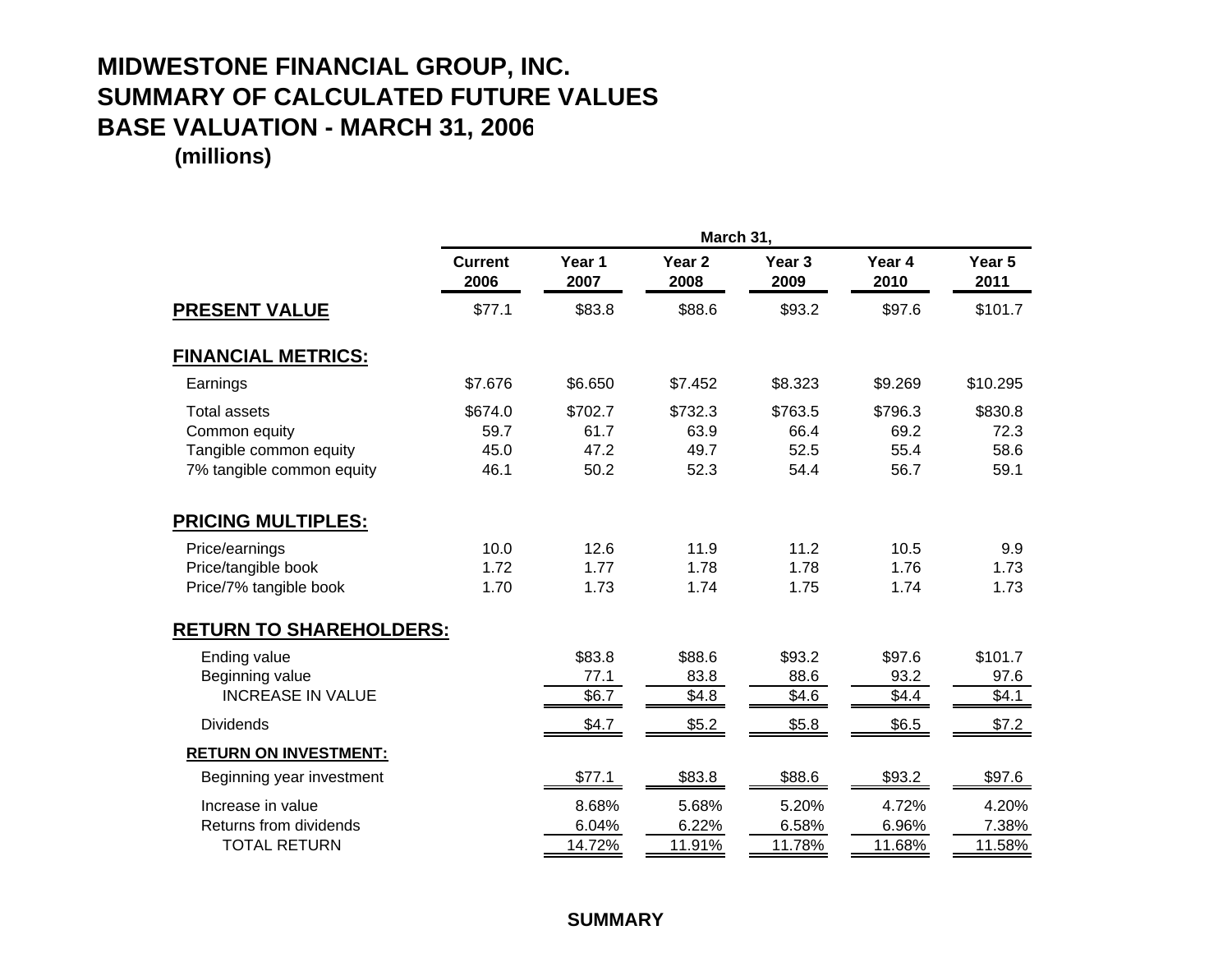# **MIDWESTONE FINANCIAL GROUP, INC. SUMMARY OF CALCULATED PER SHARE VALUES BASE VALUATION - MARCH 31, 2006**

|                                          | March 31,              |                |                           |                           |                |                |           |
|------------------------------------------|------------------------|----------------|---------------------------|---------------------------|----------------|----------------|-----------|
|                                          | <b>Current</b><br>2006 | Year 1<br>2007 | Year <sub>2</sub><br>2008 | Year <sub>3</sub><br>2009 | Year 4<br>2010 | Year 5<br>2011 |           |
| <b>VALUE PER SHARE CALCULATION:</b>      |                        |                |                           |                           |                |                |           |
| Aggregate value                          | \$77.131               | \$83.829       | \$88.592                  | \$93.199                  | \$97.594       | \$101.689      | <b>MM</b> |
| Shares outstanding, 3/31/06              | 3.707                  | 3.707          | 3.707                     | 3.707                     | 3.707          | 3.707          | <b>MM</b> |
| Issued for options                       | 0.081                  | 0.106          | 0.122                     | 0.137                     | 0.149          | 0.160          |           |
| <b>TOTAL SHARES TO BE VALUED</b>         | 3.788                  | 3.814          | 3.830                     | 3.844                     | 3.856          | 3.867          |           |
| <b>PRO RATA VALUE PER SHARE</b>          | \$20.36                | \$21.98        | \$23.13                   | \$24.25                   | \$25.31        | \$26.30        |           |
| 3%<br>Discount for lack of marketability | (0.56)                 | (0.61)         | (0.64)                    | (0.67)                    | (0.70)         | (0.73)         |           |
| DISCOUNTED VALUE PER SHARE               | \$19.80                | \$21.37        | \$22.49                   | \$23.58                   | \$24.61        | \$25.57        |           |
| <b>RETURN TO SHAREHOLDERS:</b>           |                        |                |                           |                           |                |                |           |
| Ending value                             | \$19.80                | \$21.37        | \$22.49                   | \$23.58                   | \$24.61        | \$25.57        |           |
| Beginning (Publicly-traded, 3/31/05)     | 17.50                  | 19.80          | 21.37                     | 22.49                     | 23.58          | 24.61          |           |
| <b>INCREASE IN VALUE</b>                 | \$2.30                 | \$1.57         | \$1.12                    | \$1.08                    | \$1.03         | \$0.96         |           |
| Dividend                                 | 0.68                   | 1.26           | 1.41                      | 1.57                      | 1.75           | 1.94           |           |
| <b>TOTAL RETURN</b>                      | \$2.98                 | \$2.83         | \$2.53                    | \$2.65                    | \$2.78         | \$2.91         |           |
| <b>Return on investment</b>              |                        |                |                           |                           |                |                |           |
| Beginning (Publicly-traded, 3/31/05)     | \$17.50                | \$19.80        | \$21.37                   | \$22.49                   | \$23.58        | \$24.61        |           |
| Increase in value                        | 13.14%                 | 7.95%          | 5.24%                     | 4.81%                     | 4.38%          | 3.91%          |           |
| Dividend                                 | 3.89%                  | 6.34%          | 6.58%                     | 6.99%                     | 7.42%          | 7.90%          |           |
| <b>TOTAL RETURN</b>                      | 17.03%                 | 14.29%         | 11.82%                    | 11.80%                    | 11.80%         | 11.81%         |           |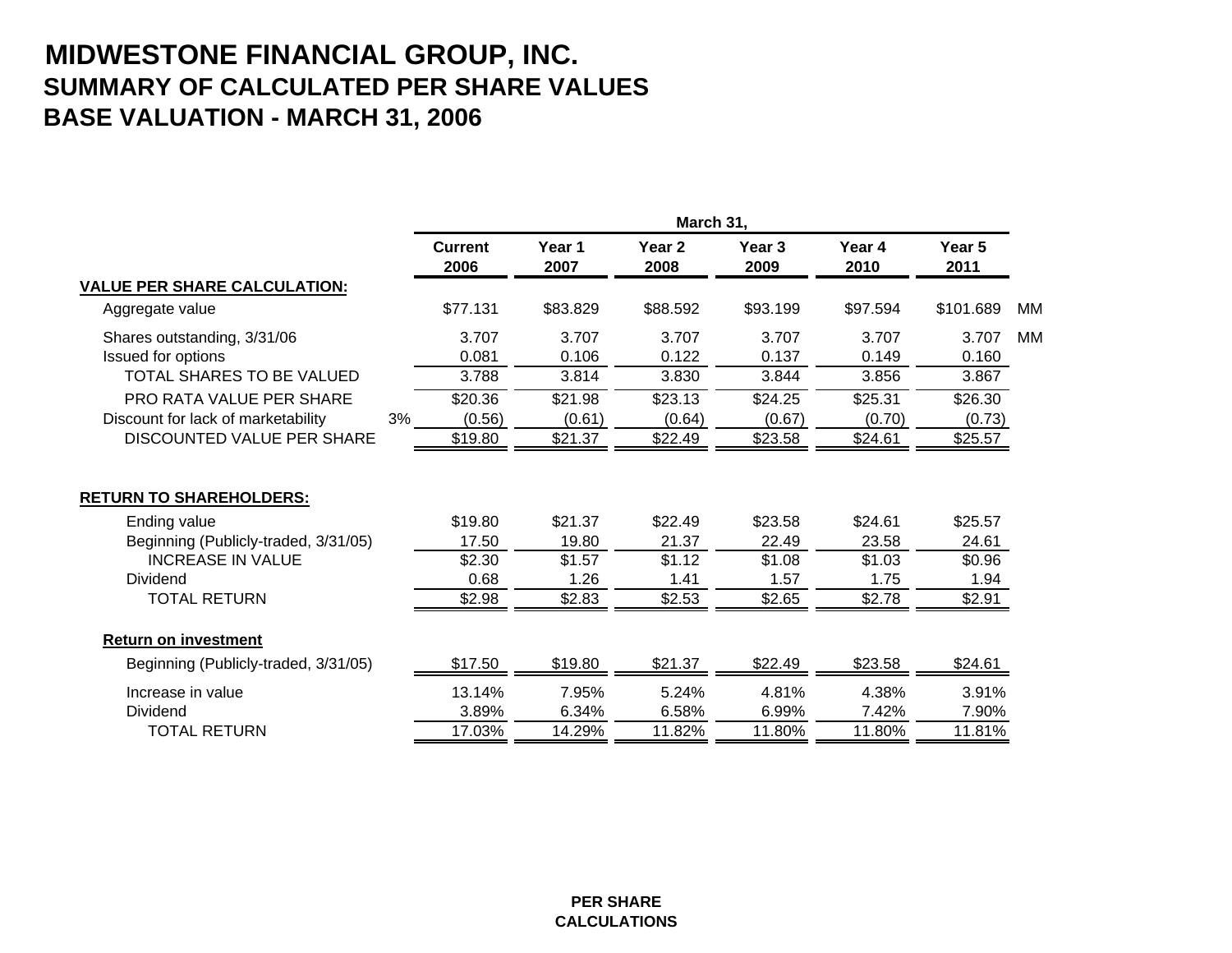**(millions)**

|                                           | March 31,           |                 |                 |                 |                        |                 |                   |                           |
|-------------------------------------------|---------------------|-----------------|-----------------|-----------------|------------------------|-----------------|-------------------|---------------------------|
|                                           | 2007<br><b>Base</b> | 2008            | 2009            | 2010            | 2011                   | 2012            | Terminal<br>Value |                           |
| Projected assets<br>Effective growth rate | \$702.7             | \$732.3<br>4.2% | \$763.5<br>4.3% | \$796.3<br>4.3% | \$830.8<br>4.3%        | \$864.0<br>4.0% | \$898.6<br>4.0%   |                           |
| Common equity                             | \$61.7              | \$63.9          | \$66.4          | \$69.2          | \$72.3                 | \$73.2          | \$75.6            |                           |
| Tangible common equity                    | \$47.2              | \$49.7          | \$52.5          | \$55.4          | \$58.6                 | \$59.5          | \$61.9            |                           |
| Tangible common equity ratio              | 6.9%                | $6.9\%$         | 7.0%            | 7.1%            | 7.2%                   | 7.0%            | 7.0%              |                           |
| Average assets                            | \$688.3             | \$717.5         | \$747.9         | \$779.9         | \$813.5                | \$847.4         | \$881.3           |                           |
| Return on assets                          | 0.97%               | 1.04%           | 1.12%           | 1.19%           | 1.26%                  | 1.26%           | 1.26%             |                           |
| <b>NET INCOME</b>                         | \$6.650             | \$7.483         | \$8.340         | \$9.268         | \$10.273               | \$10.684        | \$11.111          |                           |
| Retained earnings                         |                     | (1.843)         | (1.964)         | (2.128)         | (2.312)                | (0.902)         |                   | 10.0% Capitalization rate |
| <b>DIVIDENDS</b>                          | \$4.655             | \$5.640         | \$6.376         | \$7.140         | \$7.960                | \$9.781         | \$111.108         | Terminal value            |
| 14.0%<br>Discount factor                  |                     | 0.9366          | 0.8216          | 0.7207          | 0.6322                 | 0.5545          | 0.5194            |                           |
| ANNUAL PRESENT VALUES                     |                     | \$5.282         | \$5.238         | \$5.146         | \$5.032                | \$5.424         | \$57.706          | P.V. of Terminal Value    |
| TOTAL PRESENT VALUE                       |                     | \$83.829        |                 |                 |                        |                 |                   |                           |
|                                           |                     |                 |                 |                 | % of total in terminal |                 | 69%               |                           |

### **CALCULATED VALUE** \$83.8

**PRICING MULTIPLES FOR BASE YEAR FINANCIALS**

| Price/earnings            | 12.6   |
|---------------------------|--------|
| Price/tangible book       | 1.77   |
| Price/7% tangible book    | 1.73   |
| 7% TANGIBLE CAPITAL       | \$50.2 |
| <b>CALCULATED RETURNS</b> |        |
| Increase in value         | 8.68%  |
| Returns from dividends    | 6.04%  |

TOTAL RETURN 14.72%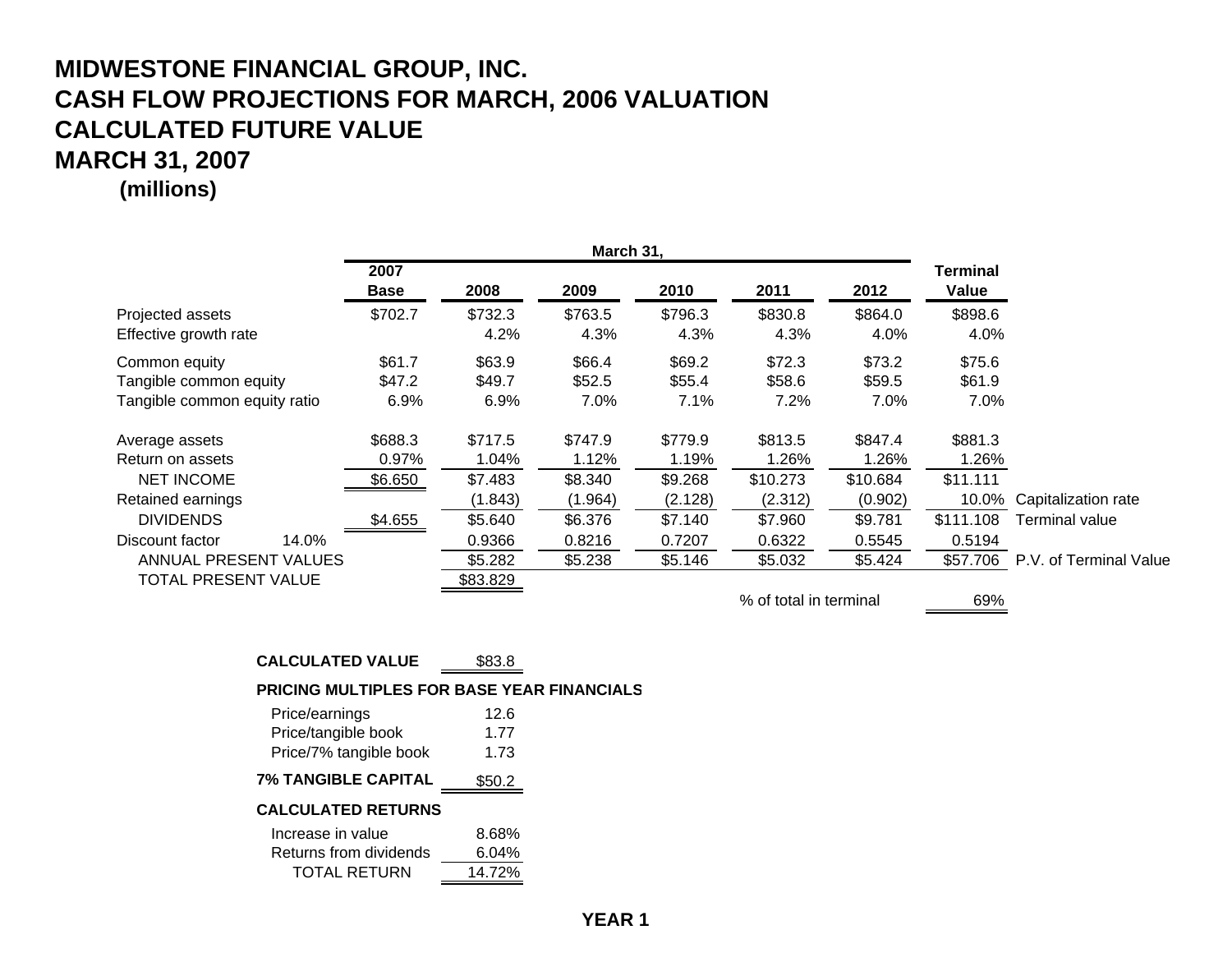**(millions)**

|                                                                         | March 31,                |                               |                               |                                |                                |                                |                          |                                             |
|-------------------------------------------------------------------------|--------------------------|-------------------------------|-------------------------------|--------------------------------|--------------------------------|--------------------------------|--------------------------|---------------------------------------------|
|                                                                         | 2008<br><b>Base</b>      | 2009                          | 2010                          | 2011                           | 2012                           | 2013                           | Terminal<br>Value        |                                             |
| Projected assets<br>Effective growth rate                               | \$732.3                  | \$763.5<br>4.3%               | \$796.3<br>4.3%               | \$830.8<br>4.3%                | \$864.0<br>4.0%                | \$898.6<br>4.0%                | \$934.5<br>4.0%          |                                             |
| Common equity<br>Tangible common equity<br>Tangible common equity ratio | \$63.9<br>\$49.7<br>6.9% | \$66.4<br>\$52.5<br>7.0%      | \$69.2<br>\$55.4<br>7.1%      | \$72.3<br>\$58.6<br>7.2%       | \$73.2<br>\$59.5<br>7.0%       | \$75.6<br>\$61.9<br>7.0%       | \$78.2<br>\$64.5<br>7.0% |                                             |
| Average assets<br>Return on assets                                      | \$717.5<br>1.04%         | \$747.9<br>1.12%              | \$779.9<br>1.19%              | \$813.5<br>1.26%               | \$847.4<br>1.26%               | \$881.3<br>1.26%               | \$916.6<br>1.26%         |                                             |
| <b>NET INCOME</b><br>Retained earnings<br><b>DIVIDENDS</b>              | \$7.452<br>\$5.217       | \$8.340<br>(1.964)<br>\$6.376 | \$9.268<br>(2.128)<br>\$7.140 | \$10.273<br>(2.312)<br>\$7.960 | \$10.684<br>(0.902)<br>\$9.781 | \$11.111<br>(2.419)<br>\$8.692 | \$11.555<br>\$115.553    | 10.0% Capitalization rate<br>Terminal value |
| 14.0%<br>Discount factor<br>ANNUAL PRESENT VALUES                       |                          | 0.9366<br>\$5.971             | 0.8216<br>\$5.866             | 0.7207<br>\$5.737              | 0.6322<br>\$6.183              | 0.5545<br>\$4.820              | 0.5194                   | \$60.015 P.V. of Terminal Value             |
| <b>TOTAL PRESENT VALUE</b>                                              |                          | \$88.592                      |                               |                                | % of total in terminal         |                                | 68%                      |                                             |

#### **CALCULATED VALUE** \$88.6

**PRICING MULTIPLES FOR BASE YEAR FINANCIALS**

| Price/earnings            | 11.9     |
|---------------------------|----------|
| Price/tangible book       | 1.78     |
| Price/7% tangible book    | 1.74     |
| 7% TANGIBLE CAPITAL       | \$52.3   |
| <b>CALCULATED RETURNS</b> |          |
| Increase in value         | 5.68%    |
| Returns from dividends    | $6.22\%$ |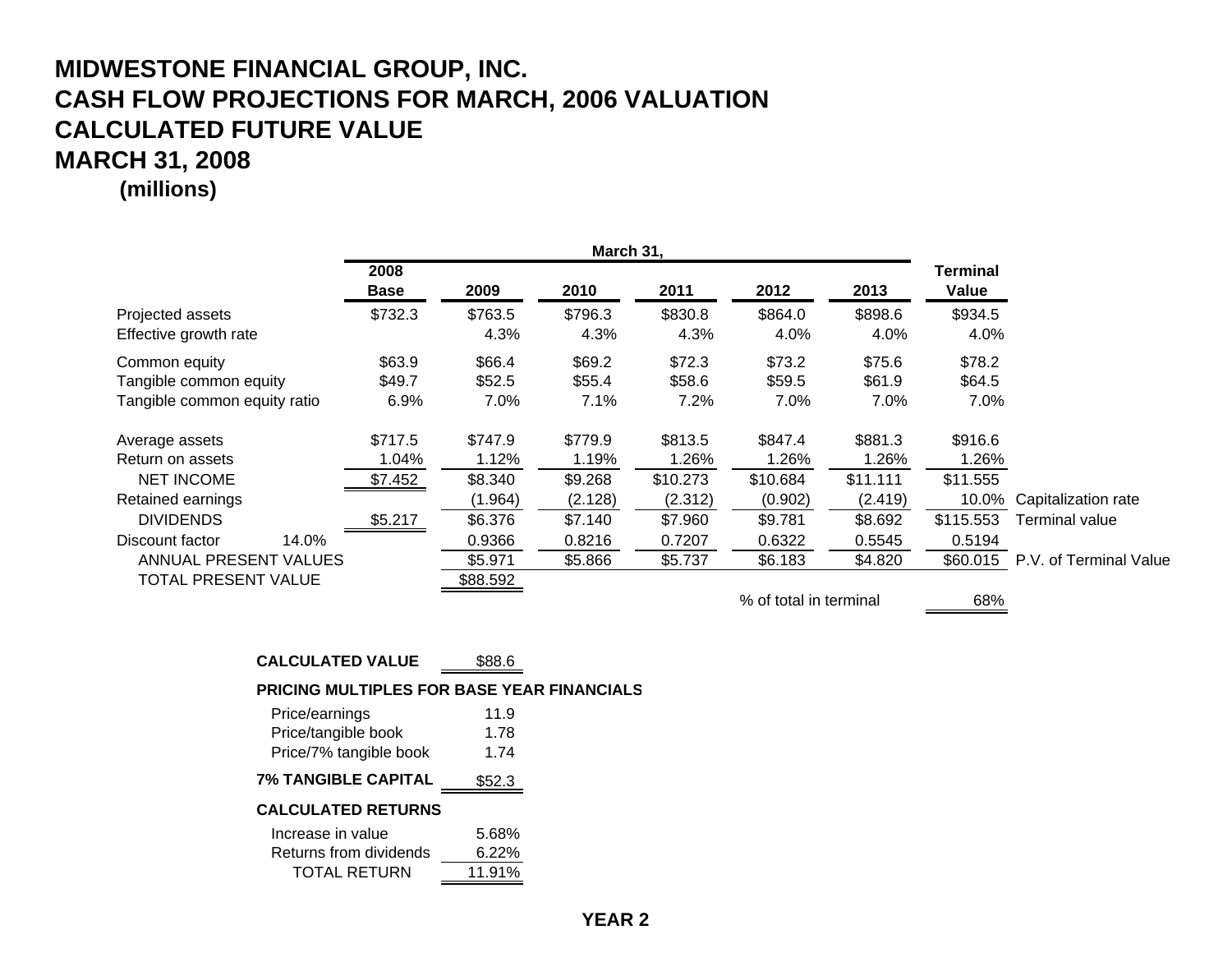**(millions)**

|                                                                                 | March 31,                |                               |                                |                                |                                |                                |                          |                                             |
|---------------------------------------------------------------------------------|--------------------------|-------------------------------|--------------------------------|--------------------------------|--------------------------------|--------------------------------|--------------------------|---------------------------------------------|
|                                                                                 | 2009<br><b>Base</b>      | 2010                          | 2011                           | 2012                           | 2013                           | 2014                           | Terminal<br>Value        |                                             |
| Projected assets<br>Effective growth rate                                       | \$763.5                  | \$796.3<br>4.3%               | \$830.8<br>4.3%                | \$864.0<br>4.0%                | \$898.6<br>4.0%                | \$934.5<br>4.0%                | \$971.9<br>4.0%          |                                             |
| Common equity<br>Tangible common equity<br>Tangible common equity ratio         | \$66.4<br>\$52.5<br>7.0% | \$69.2<br>\$55.4<br>7.1%      | \$72.3<br>\$58.6<br>7.2%       | \$73.2<br>\$59.5<br>7.0%       | \$75.6<br>\$61.9<br>7.0%       | \$78.2<br>\$64.5<br>7.0%       | \$80.8<br>\$67.1<br>7.0% |                                             |
| Average assets<br>Return on assets                                              | \$747.9<br>1.11%         | \$779.9<br>1.19%              | \$813.5<br>1.26%               | \$847.4<br>1.26%               | \$881.3<br>1.26%               | \$916.6<br>1.26%               | \$953.2<br>1.26%         |                                             |
| <b>NET INCOME</b><br>Retained earnings<br><b>DIVIDENDS</b>                      | \$8.323<br>\$5.826       | \$9.268<br>(2.128)<br>\$7.140 | \$10.273<br>(2.312)<br>\$7.960 | \$10.684<br>(0.902)<br>\$9.781 | \$11.111<br>(2.419)<br>\$8.692 | \$11.555<br>(2.516)<br>\$9.039 | \$12.017<br>\$120.175    | 10.0% Capitalization rate<br>Terminal value |
| 14.0%<br>Discount factor<br>ANNUAL PRESENT VALUES<br><b>TOTAL PRESENT VALUE</b> |                          | 0.9366<br>\$6.687<br>\$93.199 | 0.8216<br>\$6.540              | 0.7207<br>\$7.049              | 0.6322<br>\$5.495              | 0.5545<br>\$5.013              | 0.5194                   | \$62.415 P.V. of Terminal Value             |
|                                                                                 |                          |                               |                                |                                | % of total in terminal         |                                | 67%                      |                                             |

### **CALCULATED VALUE** \$93.2

**PRICING MULTIPLES FOR BASE YEAR FINANCIALS**

11.78%

| Price/earnings            | 11.2   |  |  |
|---------------------------|--------|--|--|
| Price/tangible book       | 1.78   |  |  |
| Price/7% tangible book    | 1.75   |  |  |
| 7% TANGIBLE CAPITAL       | \$54.4 |  |  |
| <b>CALCULATED RETURNS</b> |        |  |  |
| Increase in value         | 5.20%  |  |  |
| Returns from dividends    | 6.58%  |  |  |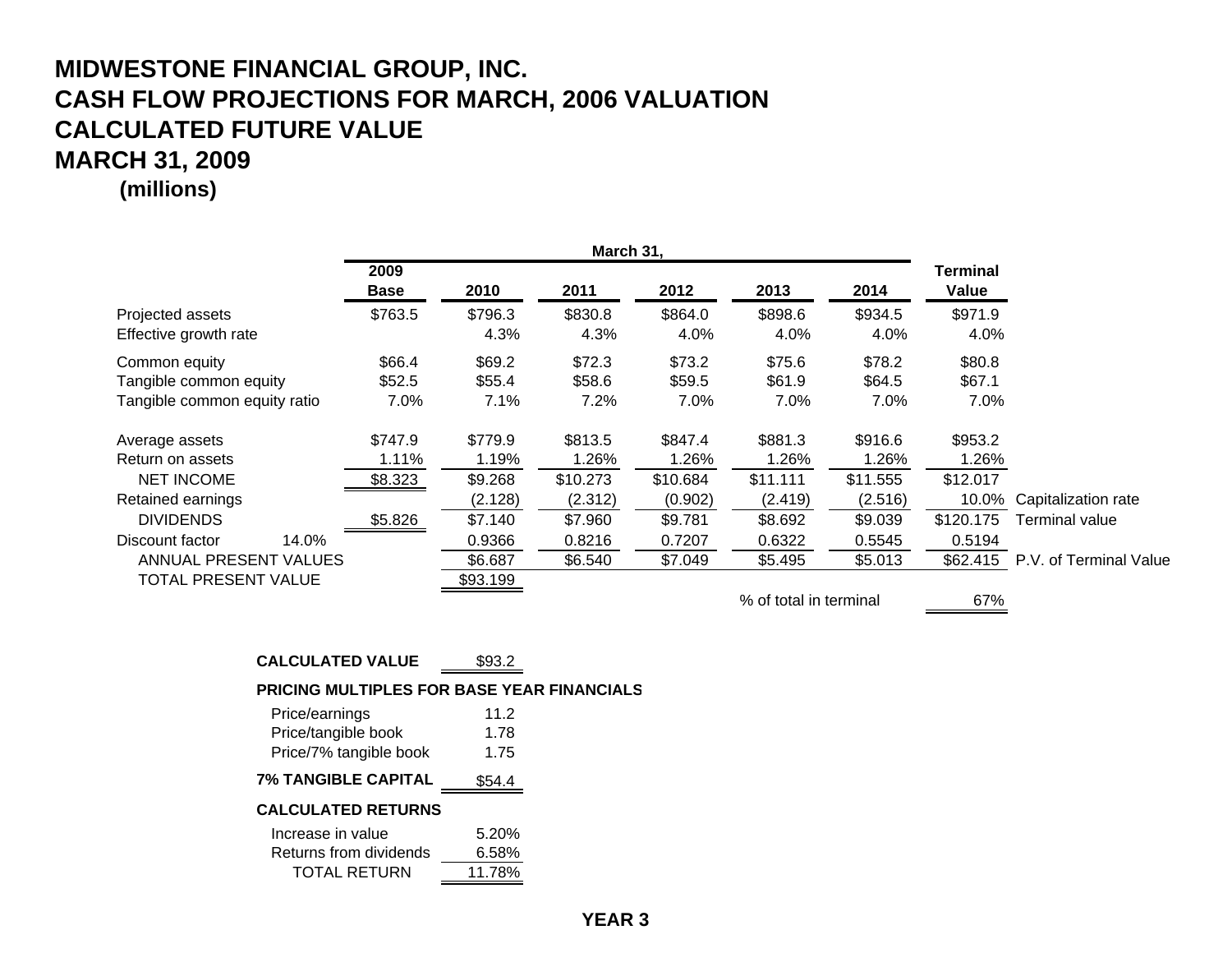**(millions)**

|                                              | March 31,           |                     |                    |                    |                        |                    |                    |                                              |
|----------------------------------------------|---------------------|---------------------|--------------------|--------------------|------------------------|--------------------|--------------------|----------------------------------------------|
|                                              | 2010<br><b>Base</b> | 2011                | 2012               | 2013               | 2014                   | 2015               | Terminal<br>Value  |                                              |
| Projected assets<br>Effective growth rate    | \$796.3             | \$830.8<br>4.3%     | \$864.0<br>4.0%    | \$898.6<br>4.0%    | \$934.5<br>4.0%        | \$971.9<br>4.0%    | \$1,010.8<br>4.0%  |                                              |
| Common equity<br>Tangible common equity      | \$69.2<br>\$55.4    | \$72.3<br>\$58.6    | \$73.2<br>\$59.5   | \$75.6<br>\$61.9   | \$78.2<br>\$64.5       | \$80.8<br>\$67.1   | \$83.5<br>\$69.8   |                                              |
| Tangible common equity ratio                 | 7.1%                | 7.2%                | 7.0%               | 7.0%               | 7.0%                   | 7.0%               | 7.0%               |                                              |
| Average assets                               | \$779.9             | \$813.5             | \$847.4            | \$881.3            | \$916.6                | \$953.2            | \$991.4            |                                              |
| Return on assets<br><b>NET INCOME</b>        | 1.19%<br>\$9.269    | 1.26%<br>\$10.273   | 1.26%<br>\$10.684  | 1.26%<br>\$11.111  | 1.26%<br>\$11.555      | 1.26%<br>\$12.017  | 1.26%<br>\$12.498  |                                              |
| Retained earnings<br><b>DIVIDENDS</b>        | \$6.488             | (2.312)<br>\$7.960  | (0.902)<br>\$9.781 | (2.419)<br>\$8.692 | (2.516)<br>\$9.039     | (2.617)<br>\$9.401 | 10.0%<br>\$124.982 | Capitalization rate<br><b>Terminal value</b> |
| 14.0%<br>Discount factor                     |                     | 0.9366              | 0.8216             | 0.7207             | 0.6322                 | 0.5545             | 0.5194             |                                              |
| ANNUAL PRESENT VALUES<br>TOTAL PRESENT VALUE |                     | \$7.456<br>\$97.594 | \$8.036            | \$6.264            | \$5.714                | \$5.213            |                    | \$64.912 P.V. of Terminal Value              |
|                                              |                     |                     |                    |                    | % of total in terminal |                    | 67%                |                                              |

### **CALCULATED VALUE** \$97.6

**PRICING MULTIPLES FOR BASE YEAR FINANCIALS**

11.68%

| Price/earnings<br>Price/tangible book | 10.5<br>1.76 |
|---------------------------------------|--------------|
| Price/7% tangible book                | 1.74         |
| <b>7% TANGIBLE CAPITAL</b>            | \$56.7       |
| <b>CALCULATED RETURNS</b>             |              |
| Increase in value                     | 4.72%        |
| Returns from dividends                | 6.96%        |